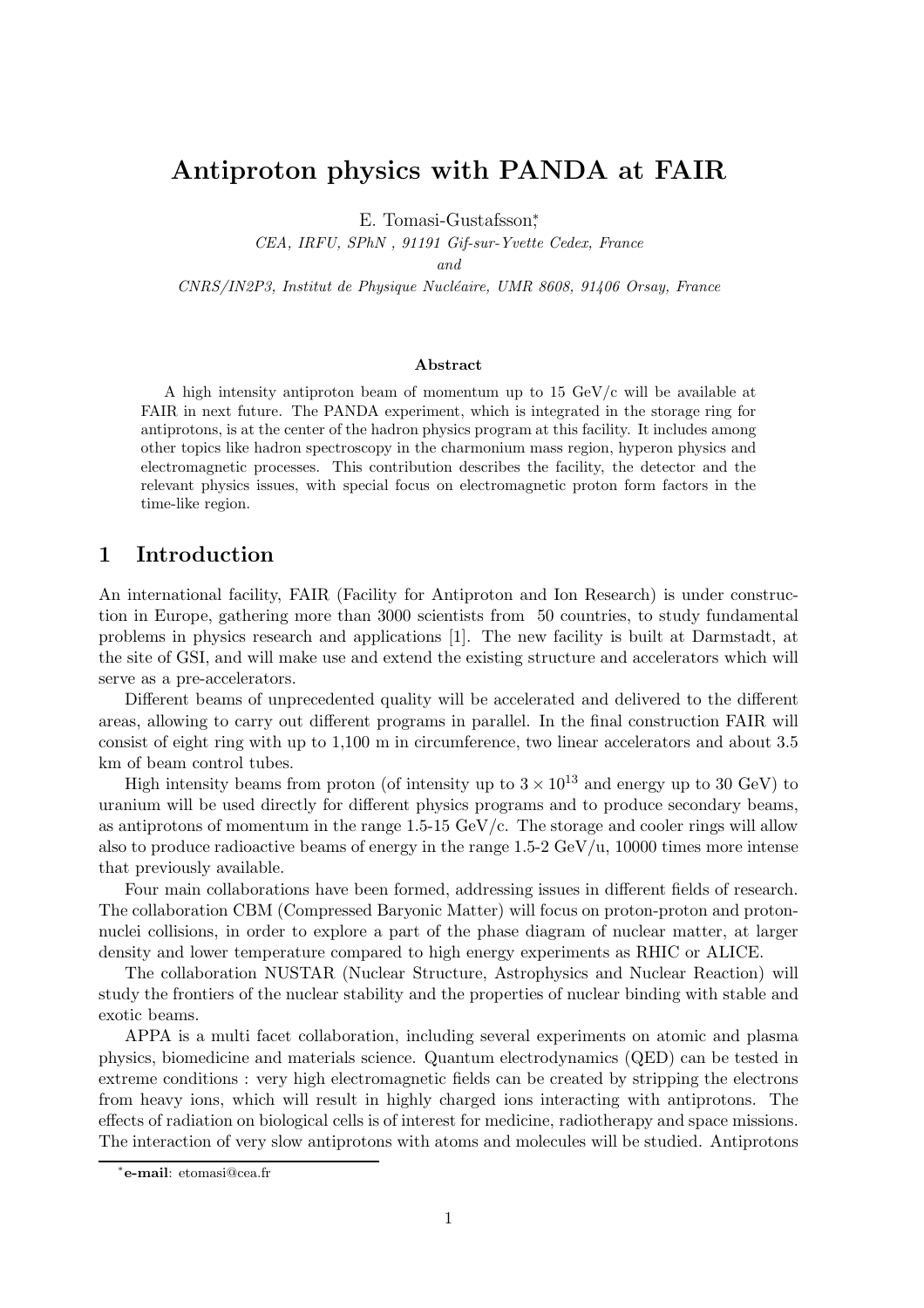combined with positrons may create anti hydrogen, which can be used to test fundamental symmetries of the forces driving Nature.

We focus here on the hadron physics experiment with antiproton beams, PANDA [2], which will address different aspects of non perturbative QCD. More specifically, the kinematical region accessible at PANDA is interesting for the study of problems related to the understanding of quark confinement, of the origin of the nucleon mass and on the creation of charm and strangeness [3].

### 2 The accelerator complex

Different machines, acceleration cavities and storage rings, are designed in order to optimize the production and the acceleration of several kinds of beams and the existing machine are refurbished or replaced. A scheme of the FAIR complex, the accelerators and the experiment sites is shown in Fig. 1. Technological challenges in accelerator physics are afforded, as for example the ultra-high vacuum  $(10^{-12} \text{ mbar})$  which is necessary to keep recirculating the intense ion beams without losses, or diagnostic systems for very intense beams.

The accelerator will consist in high intensity sources of light and heavy ions. A protons ECR source will provide 70 mA proton beam current (35 mA) for multi-turn injection into SIS18. A new proton linear accelerator,  $p - linac$ , will be built as an injector for high intensity proton beams. The existing UNILAC and ring SIS18 will pre accelerate the ions before injection in the first synchrotron, SIS100 and later on, in a second one, SIS300. Ions will be generated and eventually further converted into secondary beams.

Collector, storage and cooling rings will prepare and optimize the properties of the beams for specific experiments. The time operation of the different rings will be coordinated in such a way that up to four experiments will make use of the beam in the best conditions, simultaneously.

Let us follow the preparation of the antiproton beam. The high intensity proton beam, accelerated by the p-linac at 50 MeV, will be injected in the synchrotrons SIS18/SIS100 and hit the antiproton production target.  $10^7$   $\bar{p}/s$  will be produced at an energy of 3 GeV, injected in the Collector Ring, and then in HESR.

The high quality of the antiproton beams will be insured by two kinds of cooling: electron cooling, and stochastic cooling. In the Collector Ring (CR) secondary ion beams and antiprotons undergo stochastic cooling. Here the mass of some radioactive ions can also be measured. Antiprotons are then accumulated in the Recycled Experimental Storage Ring (RESR) in order to increase their intensity and cooled using electron and stochastic cooling for experiments. In the High-Energy Storage Ring (HESR) the antiproton beams are decelerated to a momentum of 1.7 GeV/c or accelerated up to 14.5 GeV/c.

HESR has, in principle, two modes of operation; high intensity mode (peak luminosity  $2 \times 10^{32}$  cm<sup>-2</sup> s<sup>-1</sup> and momentum spread  $\Delta p/p \approx 10^{-4}$ ) or high resolution mode, which will be available in the first times of operation, which corresponds to ten times reduced peak luminosity and momentum spread  $\Delta p/p \approx 10^{-5}$ .

# 3 The detector

The antiproton beam will hit a pellet target  $4x10^{15}$  cm<sup>-2</sup> thick, surrounded by the PANDA detector (jet or solid targets are also foreseen).

PANDA is therefore a fixed target and an internal target experiment, because the antiprotons which do not interact with the target will recirculate in HESR. The ring and the detector are built and optimized together. It is therefore expected that the performances of this experiment in terms of resolution and luminosity will be significantly higher than what previously achieved.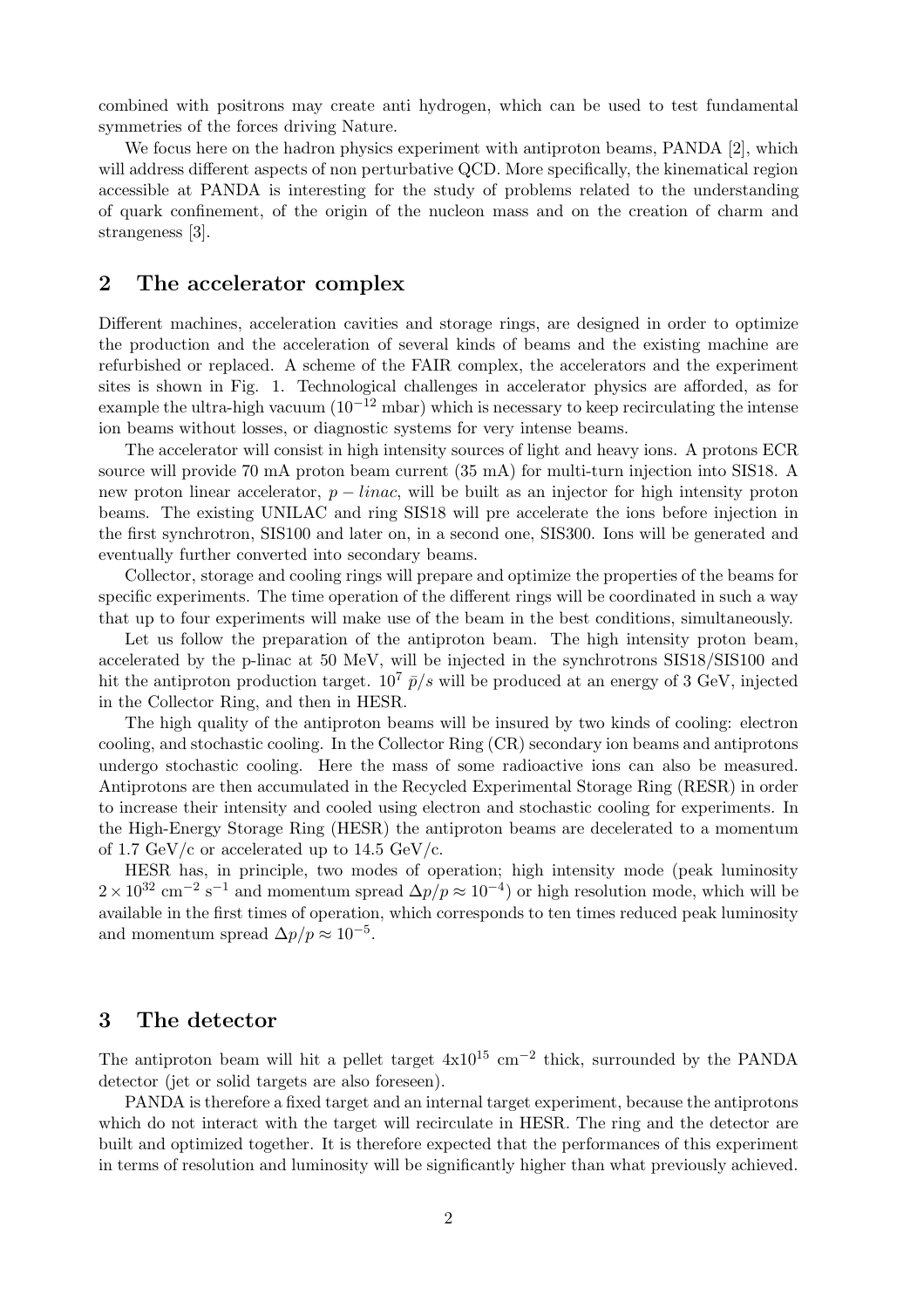

Figure 1: View of the FAIR complex.

The detector is a very compact assembly of several subdetectors with an efficient and flexible design to account for different physics goals, insuring a  $4\pi$  detection with excellent tracking capabilities and momentum resolution.

A schematic view of the PANDA detector is illustrated in Fig. 2. The size of the detector is about 12 m along the beam direction. It is a compact detector, with two magnets, a central 2T solenoid and a forward dipole. Some of the elements are shortly described below. A detailed description can be found in the dedicated technical design reports [2].

The microvertex detector (3 layers of pixel sensors and 2 layers of double sided strips) surrounds the target. The expected resolution is of the order of 100  $\mu$ m which is mandatory for a good vertex reconstruction for  $D, K_S$ , and hyperons.

The central tracker consists of straw tubes (STT) to insure a precise spatial reconstruction of the trajectories of charged particles in a broad momentum range from about a few 100 MeV/c up to 8 GeV/c through the energy loss measurement  $dE/dx$ . The DIRC (Detection of Internally Reflected Cerenkov) will be used for particle identification at polar angles between  $22^{\circ}$  and  $140^{\circ}$ , and momentum up to 5 GeV/c. A scintillator tiles detector surrounds the DIRC and will provide PID for slow particles, with a resolution up to 50 ps.

The barrel will be completed by an electromagnetic (EM) calorimeter, consisting of Lead Tungstate  $PbWO_4$  crystals, to insure an efficient photon detection from 10 MeV to 10 GeV. The geometry is designed to optimize the granularity. The hermiticity of the detection coverage is insured by a forward endcap (3856 crystals) and a backward endcap (600 crystals) in addition to the cylindrical barrel of 11360 crystals. A similar type of crystals has been used by CMS. However, the photon detection in a high luminosity environment and in such a large energy range, is a specific requirement of PANDA compared to previous experiments and demands new solutions for detectors, associated with electronics, and data acquisition. In particular, a low energy threshold of  $\leq 3$  MeV for an individual detector module requires the maximization of the  $PbWO<sub>4</sub>$  light output and the light detection efficiency [4]. An increase of the scintillation light by a factor of four is obtained by cooling the crystals. The PANDA EMC calorimeter will be operated at a temperature of  $T=25$   $\degree$  C. This requires a functional test of all components in a low temperature environment. Moreover, the quality of the crystals themselves has essentially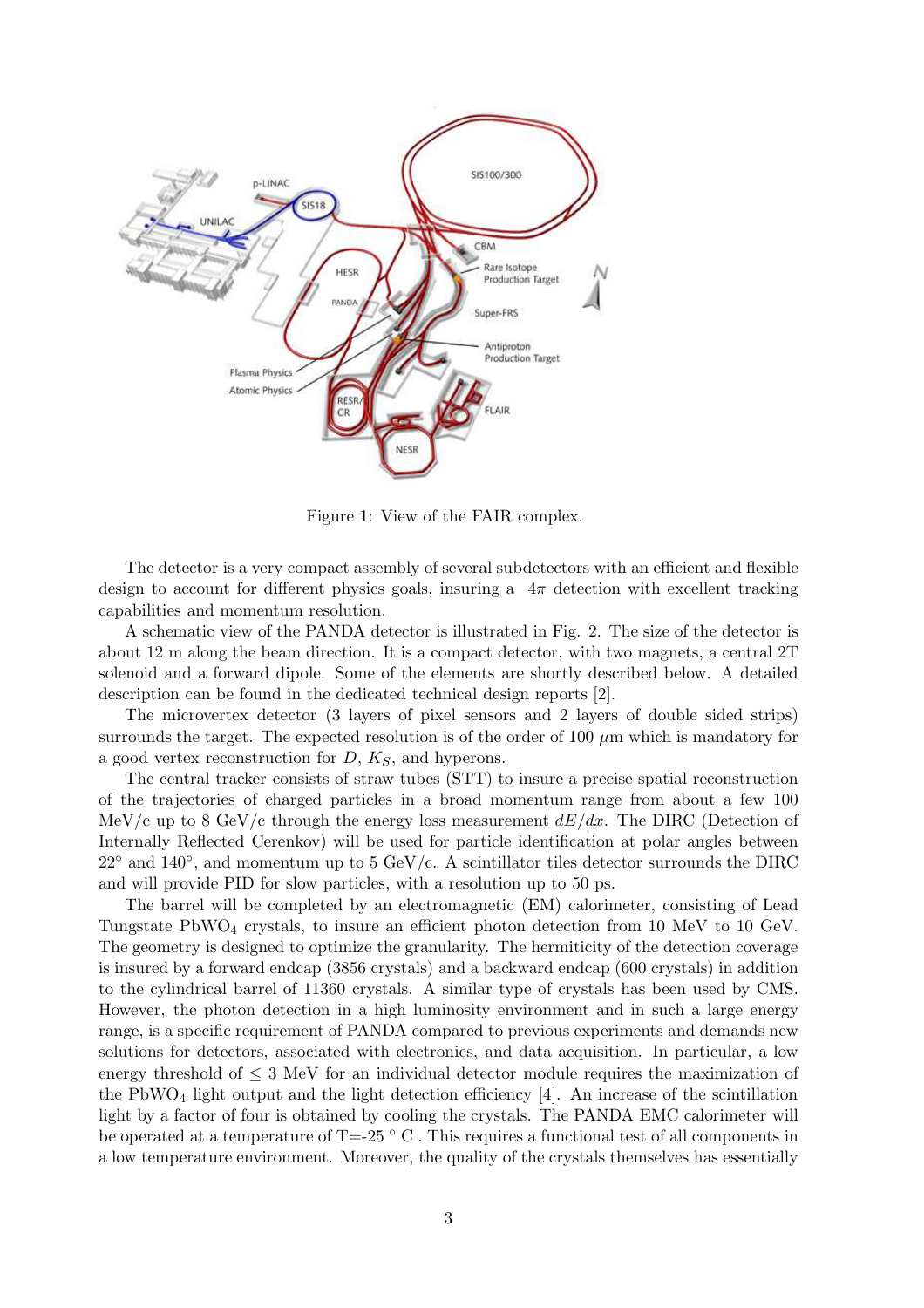

Figure 2: View of the PANDA detector.

improved, by minimizing the impurities. The light produced by each crystal is read out by two rectangular Large Area Avalanche Photodiodes (LAAPD).

Particles emitted at angles smaller than 22◦ will be detected by three planar stations of Gas Electron Multiplier (GEM) downstream of the target. The GEM foils can sustain high counting rate of particles peaked at forward angles. A hadronic calorimeter for  $K_L$  and neutrons is foreseen in the forward region. Aerogel Ring Imaging Cerenkov Counters located in the endcap of the target spectrometer between polar angles of 5◦ and 22◦ will be useful for PID, in particular for  $\pi/K$  separation and information for higher level triggers. The muon identification will be done by Iarocci proportional tubes and with scintillator counters placed outside and inside the solenoid and dipole magnets, in the inner gap of the solenoid yoke and between the hadron calorimeter planes, with a forward angular coverage up to 60°.

In order to collect different types of events no hardware trigger is foreseen, but continuous data acquisition with fast readout followed by an intelligent software trigger is under development.

### 4 The physics

A scheme of the accessible physics objects is shown in Fig. 3. The mass range and the corresponding antiproton momentum are shown respectively on the bottom and top scale. The light meson sector was previously studied with antiproton beams by LEAR and AGS. The vertical line shows the upper limit of LEAR. The kinematical region covered by PANDA is especially well suited for charmonium and open charm spectroscopy. The high resolution will be crucial for the search and the understanding of the properties of gluonic excitations, as glueball and hybrids.

QCD motivated quark potentials, containing a Coulomb-like part and a confinement term, successfully predicted the lower part of the spectrum of Charmonium, the bound  $\bar{c}c$  state. The states are narrow and well separated, therefore they have been well identified by different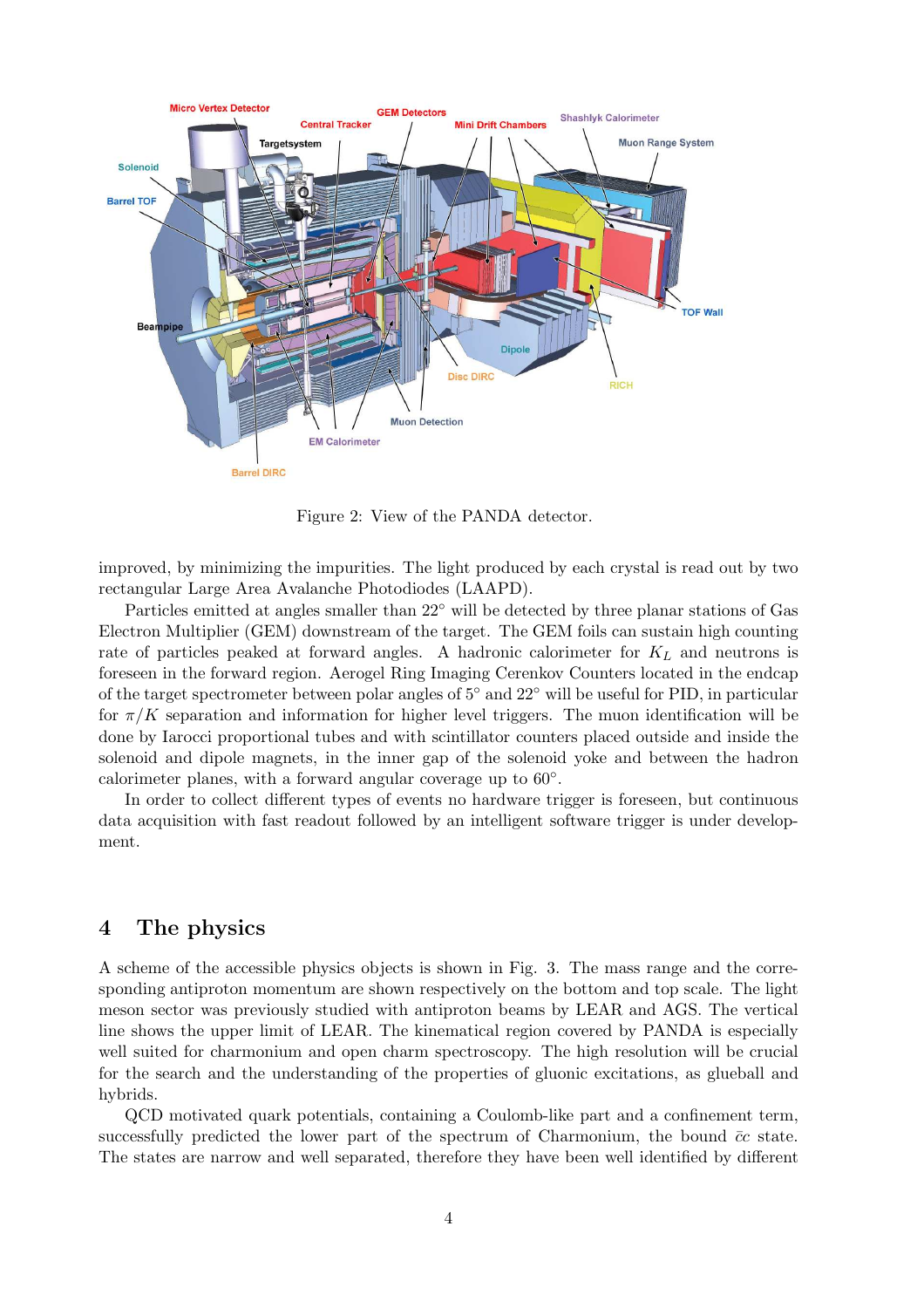

Figure 3: Illustration of the accessible physics. The lower scale shows the mass, the upper scale the corresponding beam momentum where the physical objects (vertical scale) can be observed.

experiments. Still a better knowledge of some masses and widths, as well as the properties of high angular momentum states are desirable. Moreover, since a decade, a large number of charmonium-like states have been observed, not predicted by potential models. They are called X, Y, Z. Their interpretation is still under debate and their quantum numbers mostly unknown. In particular, the states  $X(3872)$  and  $Z_c(3900)$  have been seen by the  $e^+e^-$  facilities working in this energy range, BaBar, BES and BELLE. Observed in different decays, still their nature has not been elucidated: excited charmonium,  $D^0\bar{D}^{*0}$  molecule,  $c\bar{c}q$  hybrid, tetraquarks...PANDA is expected to bring original information in this field because of the uniqueness of the antiproton probe at such energy and intensity.

As an example, in Fig. 4 the reconstruction power of the antiprotons is illustrated. The resonance spectrum of  $\chi_{c1}$  is shown as a function of the center of mass energy in  $\bar{p}p$  annihilation through the reaction  $\bar{p}p \to \chi_{c1} \to J\psi\gamma \to e^+e^-\gamma$  (right scale, green circles) [5]. It is compared to the corresponding spectrum measured with Crystal Ball through  $e^+ + e^- \rightarrow \psi' \rightarrow \chi_{c1} \rightarrow$  $J\psi\gamma\gamma \to e^+e^-\gamma\gamma$  (left scale, red circles). The comparison of the obtained resolution is spectacular: the mass resolution of 10 MeV from  $e^+e^-$ : should be compared with 240 keV obtained with antiprotons at FermiLab: in the experiment E835 the formation rate of a resonance is monitored by the beam parameters, and not driven by the energy resolution of the detectors.

As shown in FermiLab, the resolution which can be achieved with  $\bar{p}$  beams allows a precise energy scan and the profile of a resonance can be well defined. Note that PANDA will show an increase of a factor of five to ten as compared to FERMILab. This is crucial at high energies, where resonances overlap.

PANDA will reach the threshold for charm baryon production, and open the study for open charm associated production: a large sample of  $D\bar{D}$  pairs will be produced, making possible studies of CPT violation in the charm sector. The  $D$  meson formed by a light and a heavy quark plays the role of a "QCD" hydrogen atom. Its production at threshold involves on one hand, a large energy scale, which is necessary to form a c-quark not pre-existent in the (anti)proton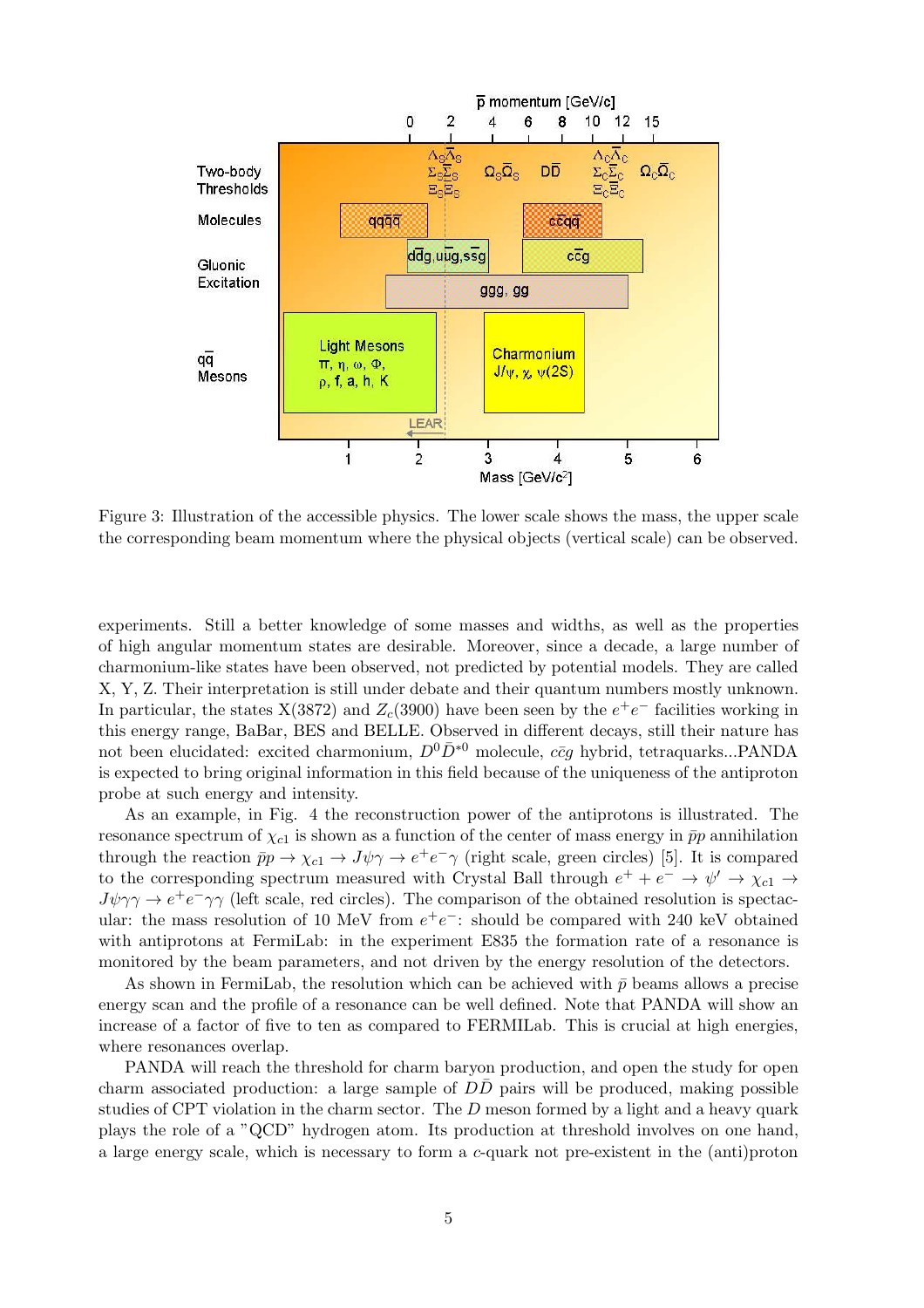

Figure 4: Invariant mass spectrum of  $\chi_{c1}$ , as measured by Crystal Ball (red circles) and E835 (green circles)

.

valence quarks, and, on the other hand, low kinetic energies, making simpler the spin structure of the reaction matrix.

It is known that antiproton-proton annihilation creates a gluon-rich environment. The interaction between gluons is attractive. It is believed that the difference between the proton mass and the mass of the valence quarks is dynamically created by the interacting gluons. New states can appear, with quantum numbers not allowed by the quark model, called "hybrids" such as flux tube between  $q\bar{q}$  pairs, glueballs (meson-like bound state of gluons). Spectroscopy offers a powerful way to find evidence of gluonic excitations. Most promising is the search for a scalar  $J^{PC} = 0^{++}$  (lightest glueball) through the reaction  $\bar{p}p \to \pi^0 \pi^0 \pi^0$ , where the  $\bar{p}p$  system at rest decays into 3 pseudoscalars. The resonance  $0^+$  decays into two pseudoscalars:  $0^+ \rightarrow 0^-0^-$  while the third pseudoscalar removes the excess energy. The Crystal Barrel at LEAR accumulated a large statistics making possible to detect several resonances, visible in the  $3\pi^0$  Dalitz plot, in particular, the  $f_0(1500)$  which could be the lightest good glueball candidate.

A comprehensive review of the topics addressed by PANDA can be found in Ref. [6].

#### 5 Time-like electromagnetic proton form factors

Electromagnetic proton form factors (FFs) are fundamental quantities which contain the dynamical information on the internal charge and magnetic distributions of the proton. The electric  $G_E$  and magnetic,  $G_M$ , FFs can be accessed, in the time-like (TL) region, through a precise measurement of the angular distribution of one of the outgoing leptons in the reaction  $\bar{p}$  + p  $\rightarrow e^+ + e^-$ , assuming that the reaction occurs through the exchange of a virtual photon of squared momentum  $q^2$  which decays into a lepton pair. FFs are complex in TL region, and their moduli squared enter in the expression of the differential unpolarized cross section [7]:

$$
\frac{d\sigma}{d\cos\theta} = \frac{\pi\alpha^2}{2\beta q^2} \left[ (1 + \cos^2\theta)|G_M|^2 + \frac{1}{\tau}\sin^2\theta|G_E|^2 \right]; \ \beta = \sqrt{1 - \frac{4M^2}{q^2}}.
$$
 (1)

 $(\alpha = e^2/(4\pi) = 1/137$  is the electromagnetic fine constant,  $\beta$  is the beam velocity in the center of mass system, and  $\theta$  is the lepton emission angle. As in the space-like (SL) region accessed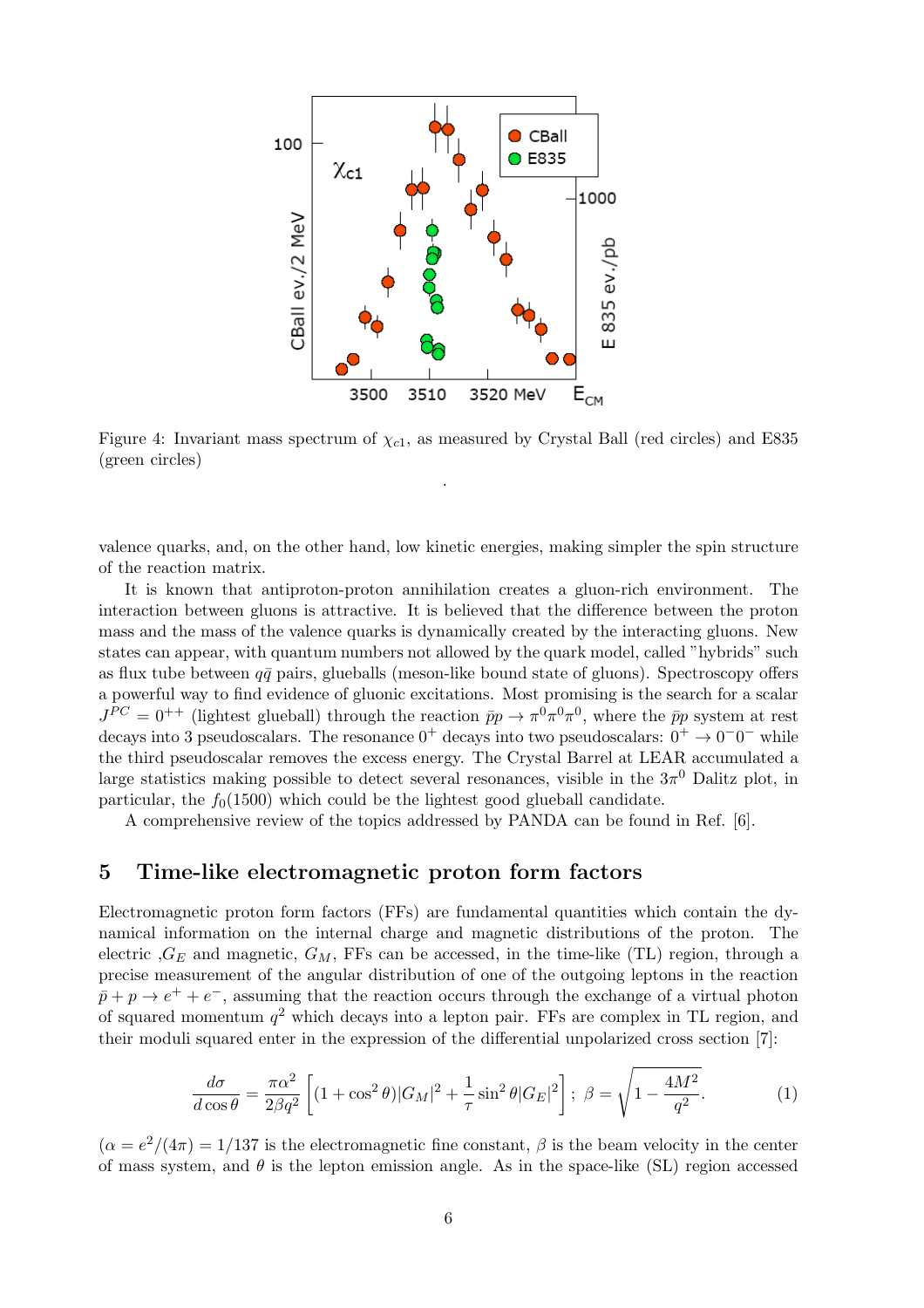

Figure 5:  $q^2$  dependence of the world data on TL FFs. The data from BaBar are shown as red circles. The expectations for PANDA from Ref. [11] are shown as full squares for an integrated luminosity of  $2$  fb<sup>-1</sup>.

through elastic electron-proton scattering, no interference appears, and the magnetic term is enhanced by the factor  $\tau = q^2/4M^2$ . Unlike in SL region, the differential cross section gives access to the full information on the proton FFs in a single experimental measurement.

The time reverse reaction  $e^+ + e^- \rightarrow \bar{p} + p$  brings the same physical information on the proton internal structure, through the common vertex  $\gamma^* \to e^+e^-$ . Moreover the process  $e^+ + e^- \rightarrow \bar{p} + p + \gamma$  (initial state radiation) allows to scan a large region of  $q^2$ . When the photon is hard, the cross section of this process can be factorized in a radiator function which depends on the energy and the angle of the hard photon and in the cross section for the process of interest  $e^+ + e^- \rightarrow \bar{p} + p$ .

The individual determination of FFs in TL region has not yet been done due to the limitation in the intensity of antiproton beams or the luminosity of  $e^+e^-$  colliders which did not allow a precise and complete measurement of the angular distribution of the outgoing leptons. The results are often given in terms of an effective FF derived from the total (or integrated) cross section under the assumption  $G_E = G_M = F_p$ :

$$
|F_p| = \sqrt{\frac{|G_E|^2 + 2\tau |G_M|^2}{1 + 2\tau}}.
$$
\n(2)

At the moment the best data are the ones achieved by BaBar [8, 9], see Fig. 5 where the effective FF is scaled by the dipole function:  $G_D = [1 - q^2/0.71]^{-2}$ . For a recent review the reader is referred to [10]. The data on  $|F_p|$  show several structures, superimposed to a monotone decreasing.

The threshold region is particularly intriguing. Several experiments have been performed, in the near threshold region, with increasing precision. A flat behavior is observed near threshold. At threshold it is expected that only the S-wave plays a role, and  $|G_F^p|$  $\mathbb{E}[4M_p^2] = |G_M^p(4M_p^2)|.$ Introducing the experimental value of the cross section, one finds  $G(4\tilde{M}_{p}^{2}) = 1$ , like in the case of a point-like fermion [12].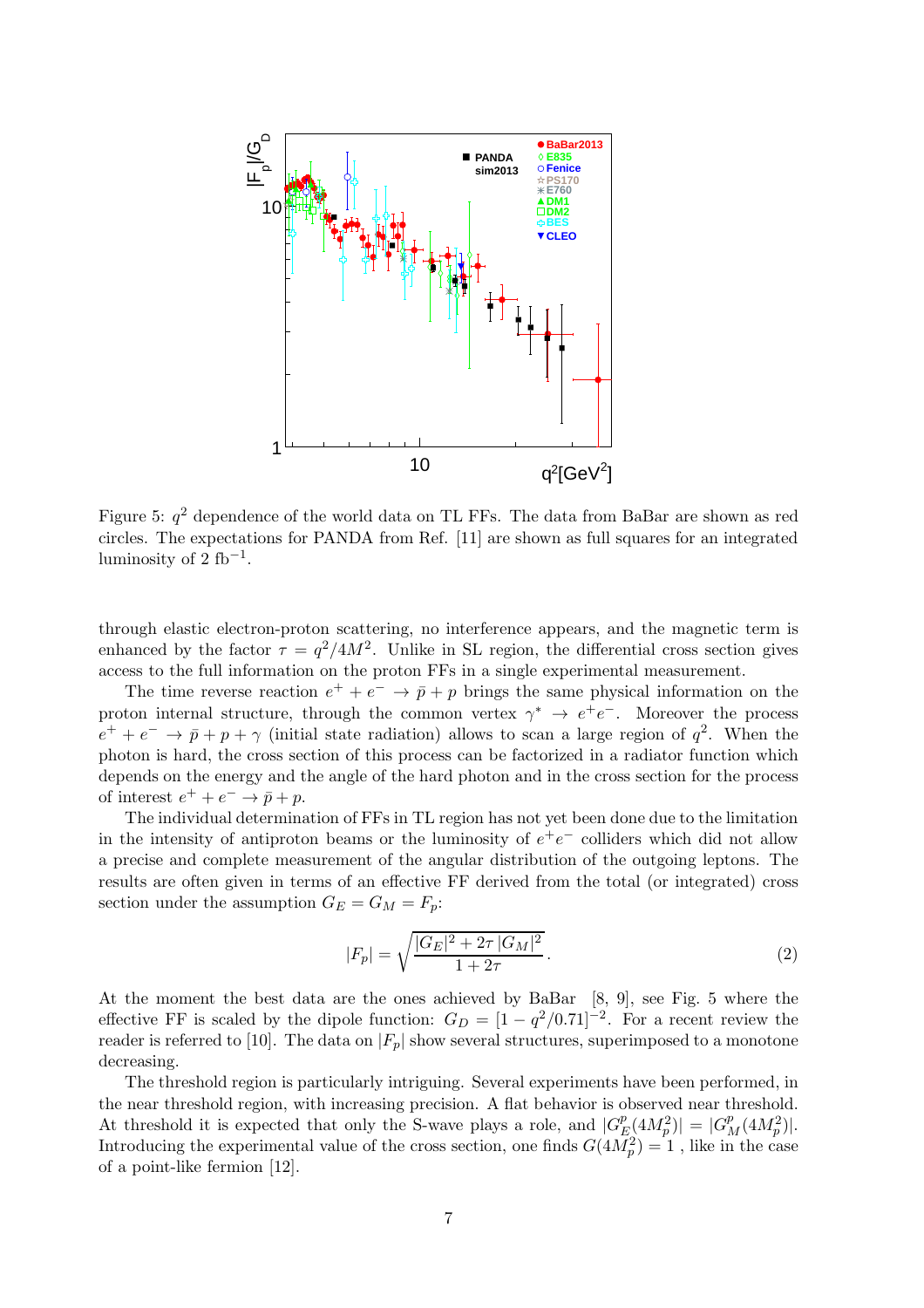

Figure 6: FFs ratio as function of the total energy  $s = q^2$ . Data are from: Ref. [8] (black triangles); Ref. [14] (red squares); Ref. [19] (blue star and green circle). The simulated data for PANDA (magenta triangle down) from [11], have been reported along the prediction of different models for TL ratio: [15, 16]  $(R = 1,$  dashed line,red), [17] (solid line,green), [18] (dash-dotted line,blue), [20] (dotted line,black).

The important contribution from PANDA will consist also in the fact that the electric and magnetic FFs will be measured separately for the first time, in a wide kinematical range. Note that the models which reproduce qualitatively well the existing data in SL region  $(G_E$  and  $G_M$  for proton and neutron) and  $F_p$  in TL region, may give very different predictions for  $G_E$ and hence for the ratio  $\mathcal{R} = |G_E|/|G_M|$ , as well as for polarization observables in TL region [13]. Attempts of determining  $|G_E|$  and  $|G_M|$  separately, or, more precisely, the ratio  $\mathcal{R}$ , can be found in Ref. [14] (PS170 at LEAR) and more recently in Ref. [8]. The results of the two experiments, although affected by large errors, are not consistent. In the second case a larger value was found, in a wide  $q^2$  range above threshold, and a convergence towards unity at large  $q^2$ .

With the luminosity known at a level of a few percent, PANDA may first determine  $|G_E|$ and  $|G_M|$  separately, for intermediate values of  $q^2$ . The projections for PANDA according to different models are shown in Fig. 6. The statistical error will certainly allow to discriminate among the predictions available today which are reported on the figure.

These data, compared to the corresponding information obtained in electron proton elastic scattering experiments, will constitute a stringent test of the asymptotic behavior predicted by QCD and of analytical properties of the reaction amplitudes. The asymptotic region, where the space-like and time-like values are expected to converge (following analyticity) will be investigated by PANDA.

Moreover, the detection of a pion accompanying the lepton pair,  $\bar{p}p \to e^+e^-\pi^0$  will allow to access for the first time the "unphysical region" under the  $\bar{p}p$  kinematical threshold, following an idea from Ref. [21], updated in Ref. [22].

The main challenge of these measurements is the identification of the lepton pair in a huge hadronic background, which is larger than the signal by six orders of magnitude, in particular two and three pion emission. Simulations show that this is achievable, keeping an efficiency for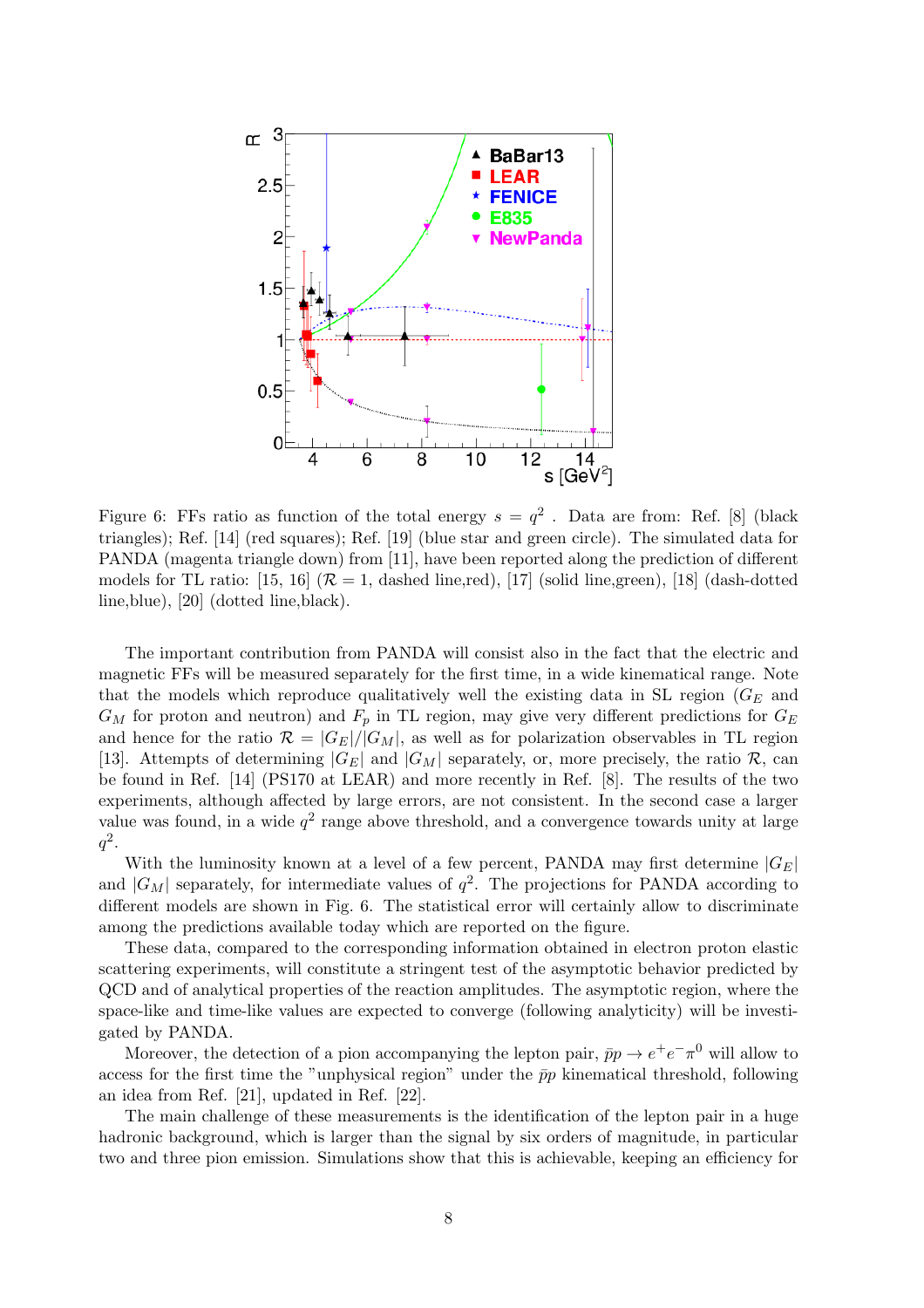the signal of the order of 50% [11].

## 6 Conclusion

The FAIR facility will represent in next few years the largest European center for nuclear and hadron physics. We have briefly illustrated the FAIR complex, the PANDA detector and described some aspects of the physics program in the fields of charmonium spectroscopy, glueballs, exotics, and nucleon structure.

We overlooked a large part of the foreseen physics program. A review, including also reaction mechanisms, peripheral collisions, in-medium modification of mesons, color transparency, Drell-Yan processes, generalized and transverse parton distributions can be found in the literature [6]. Let us briefly mention here hypernuclear physics. Hypernuclei are obtained replacing one (or more) u or d quarks by a s quark. Very few double hypernuclei have been produced and studied up to now. A specific production method with a dedicated set-up will allow to produce several tens of double hypernuclei/day to be compared to less than 10 (in total) in the past. A unique information on  $\Lambda N$  and  $\Lambda - \Lambda$  interactions which are limited or prevented by the short  $\Lambda$  lifetime in scattering experiments, will be obtained: this represents a unique possibility to study the  $\Lambda - \Lambda$  interaction potential.

Although many discoveries are ongoing at facilities addressing hadron physics issues, in particular  $e^+e^-$  colliders, PANDA has several advantages. In  $e^+e^-$  collisions only states with the photon quantum numbers 1−− can be produced, although states with different quantum numbers can be observed in the decay of higher resonances. In  $\bar{p}p$  collisions, all states with quantum numbers allowed by the selection rules can be directly produced. If a resonance appears in the data - generally a resonance is accompanied a light meson- (production mode), a very precise scan of the corresponding energy region can be done by tuning the beam energy exactly at the energy where the resonance was seen. If no counting rate excess appears, this is a clear signature of the exotic nature of the resonance. Moreover, if a resonance appears, the measured width will depend on the beam momentum resolution and not on the detector reconstruction.

The total cross sections for  $\bar{p}p$  annihilation in the PANDA energy domain is of several tens of mb. The cross section for glueballs at PANDA is expected to be several  $\mu$ b and for hybrids, two orders of magnitude lower. Detailed simulations for several reactions and decay channels [3] show the large potentiality of PANDA. Compared to previous antiproton facilities, PANDA will have a factor of 10 improvement in luminosity and beam momentum resolution as well as a better angular coverage and momentum acceptance.

Presently the PANDA Collaboration is formed by 500 researchers from 63 Institutions in 16 countries. Technical design reports have been published or are in preparation. A recent conference, bringing together the FAIR community and discussing the physics program in the light of the international competition has taken place [23]. The project, which was originally mainly European, is now attracting worldwide collaborators.

# References

- [1] The new large scale accelerator facility in Europe website, URL: http://www.fair-center.eu http://www.gsi.de/FAIR.
- [2] http://www.gsi.de/PANDA.
- [3] [PANDA Collaboration], Physics Performance Report for PANDA: Strong Interaction Studies with Antiprotons, arXiv:0903.3905 [hep-ex];
- [4] M. Kavatsyuk et al. [PANDA Collaboration], Nucl. Instrum. Meth. A 648 (2011) 77.